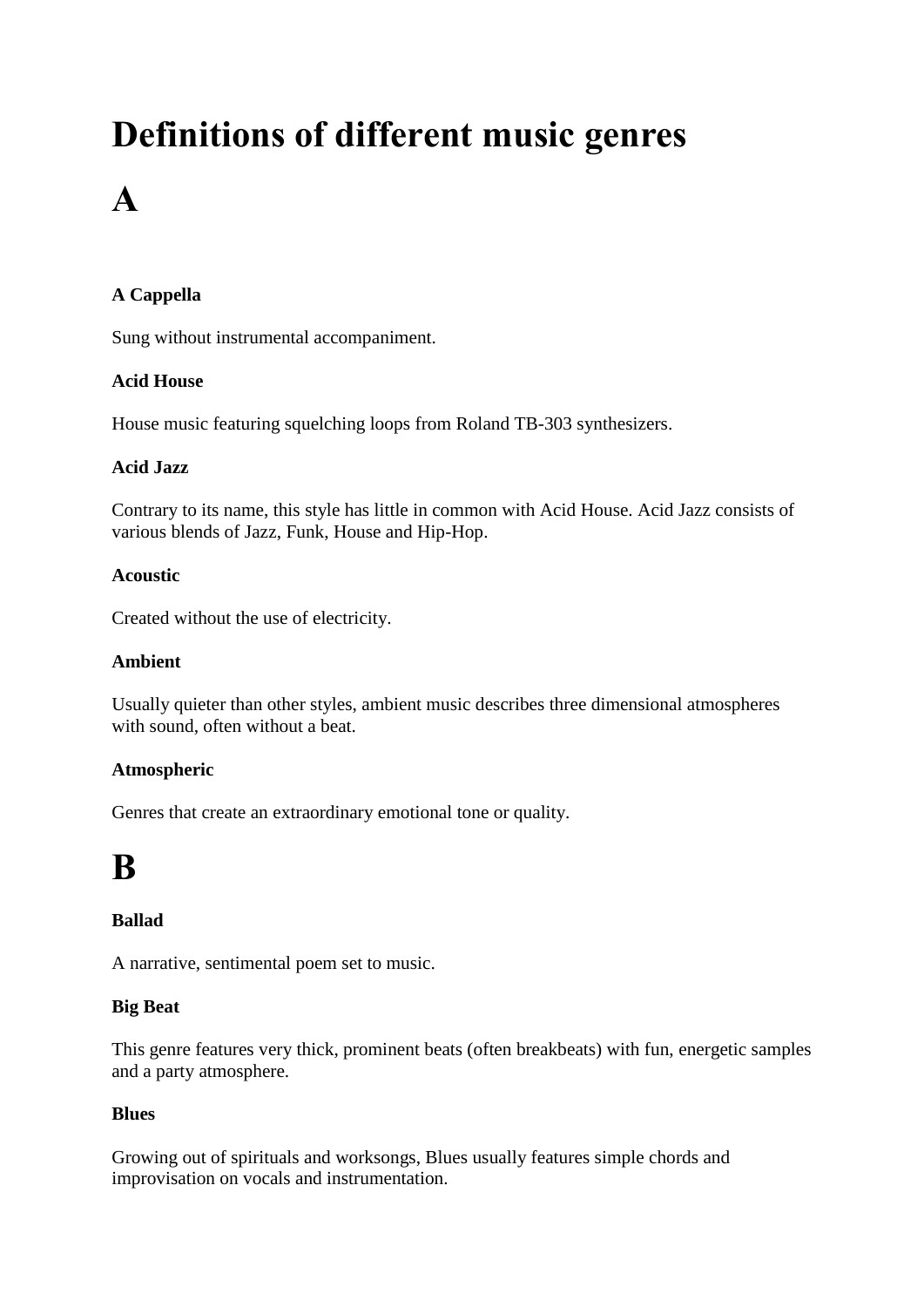### **Breakbeat / Breaks**

Any music that uses drum break samples from rock, soul or funk.

## **C**

### **Classical**

Relating to European music during the latter half of the 18th and the early 19th centuries.

### **Club / Dance**

Any style of music with a danceable beat.

### **Contemporary**

Music created similar to current styles.

### **Country**

A very simple and traditional style, Country stems European folk music and other sources, and has since taken on other influences such as blues, rock, etc.

# **D**

### **DanceHall (Ragamuffin)**

A style of Reggae featuring faster synthetic drums and rapid sing/speak vocals.

### **Dirty**

Genres with distorted samples or beats.

#### **Deep (Deep Underground)**

Often containing many elements of Dub, Deep music is the furthest from the mainstream, with relaxed, smooth and romantic characteristics.

#### **Dub**

This style accents percussion and bass, with sparse vocals, echo effects, and reverb on other instruments.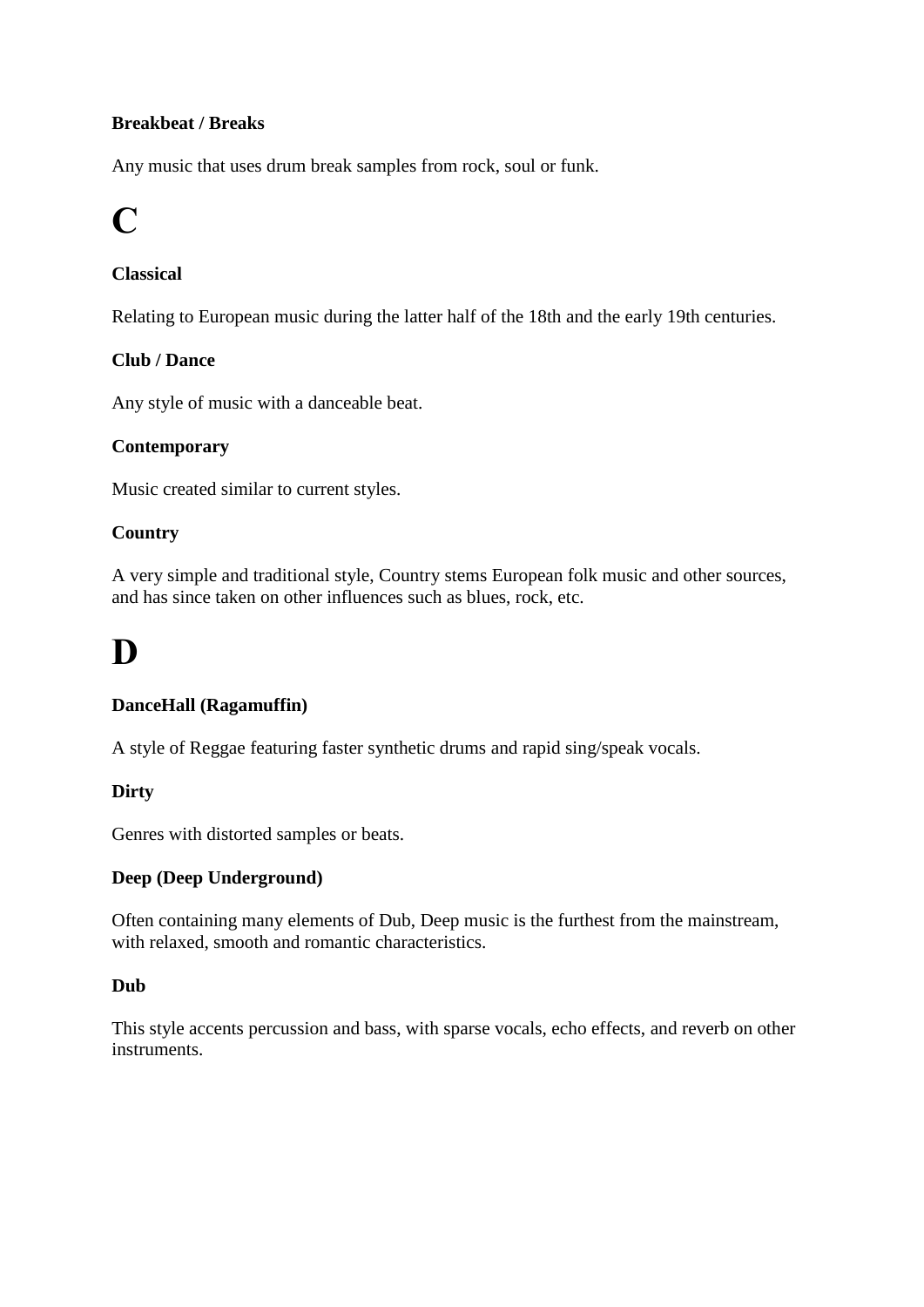# **E**

### **Electro**

70s style funk performed with synthesizers.

### **Electronica**

A term representing any style of music made with electronic equipment.

### **EuroDance / Hi-NRG**

A variation of Disco that's simple, lightweight and catchy, with a faster tempo and fluffy, repetitive lyrics.

### **Experimental**

A general term surrounding electronic music without predefined genres.

### **F**

### **Filtered**

An effect created by temporarily removing high or low frequencies.

#### **Folk**

A down-to-earth style focusing on universal truths, often with traditional acoustic instrumentation and a simple melody.

#### **Funk**

An effect created by building and releasing tension with the placement of notes and rhythms.

#### **Fusion**

At the time of its origin, Fusion was a blend of Jazz with the aggressive qualities of Rock. Today it can represent a blending of any two or more styles.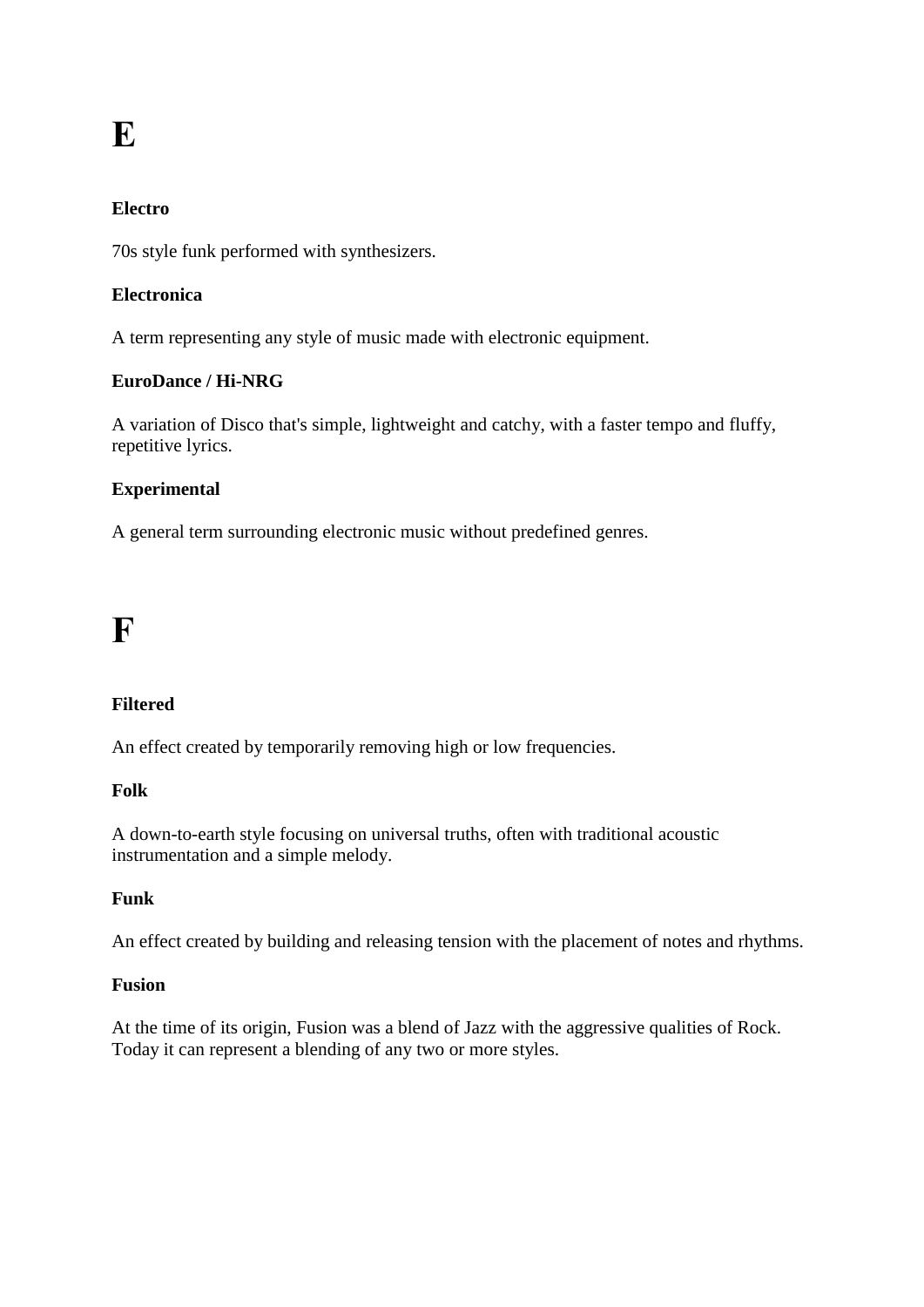# **G**

### **Gabber**

This style is an extremely fast variety of 4/4 Dance music with tempos of over 200 BPM.

### **Goth**

Music placing emphasis on dark, grotesque, gloomy atmospheres.

# **H**

### **Happy Hardcore**

An extremely fast variety of 4/4 dance music with 'happy' melodies and tempos of over 200 BPM.

### **Hard**

Genres with faster, louder, pounding beats.

### **Hardcore**

Genres displaying intense melodramatic loyalty to specific characteristics of a style.

### **Hip-Hop**

Four elements make up Hip-Hop: The MC (Master of Ceremony), DJ, Breaks and Graffiti. Rhymes performed by the MC center around subjects relevant to daily life.

### **House**

Named after its birthplace, the Warehouse, a club in Chicago, House is in many ways an electronic extension of Disco. House features a steady 4/4 beat, with accented percussion and basslines.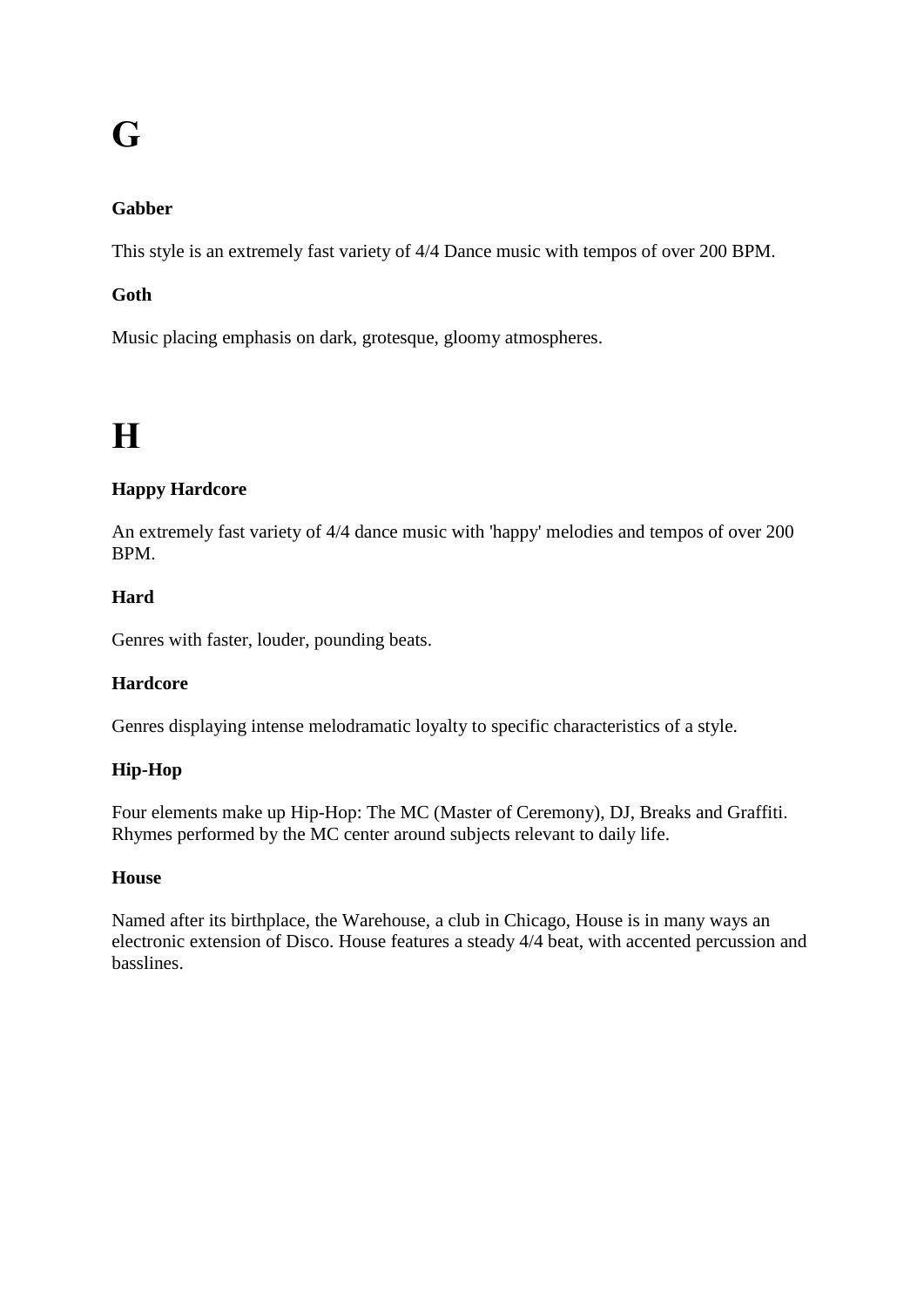# **I**

### **IDM (Intelligent Dance Music)**

Sometimes called Brain-Dance, this style features extremely fast, complex rhythms in not only the percussion, but in every instrument used in the track.

### **Illbient**

This style often combines elements of Dub, Hip-Hop and Drum 'n' Bass, with dark & eerie atmospheres.

### **Industrial**

One of the earliest styles of dance music, most Industrial has Heavy Metal / Rock influences with a 4/4 beat. It often is dark and dehumanized, with samples from mechanical tools such as drills and saws.

### **Instrumental**

Music without vocals.

### **Intelligent**

Genres created for listening, often much more complex than dance floor counterparts.

# **J**

#### **Jungle / Drum 'n' Bass**

Both styles display very fast tempos around 160-200 BPM, with double-speed breakbeats along strong basslines. According to leading DJs, Jungle conveys a party atmosphere with Reggae inspired bass, while Drum 'n' Bass is considered to be more intelligent listening music.

### **L**

### **Latin**

More of an umbrella style than a genre, Latin influenced music often has acoustic instruments and horns with many layers of percussion.

#### **Lounge**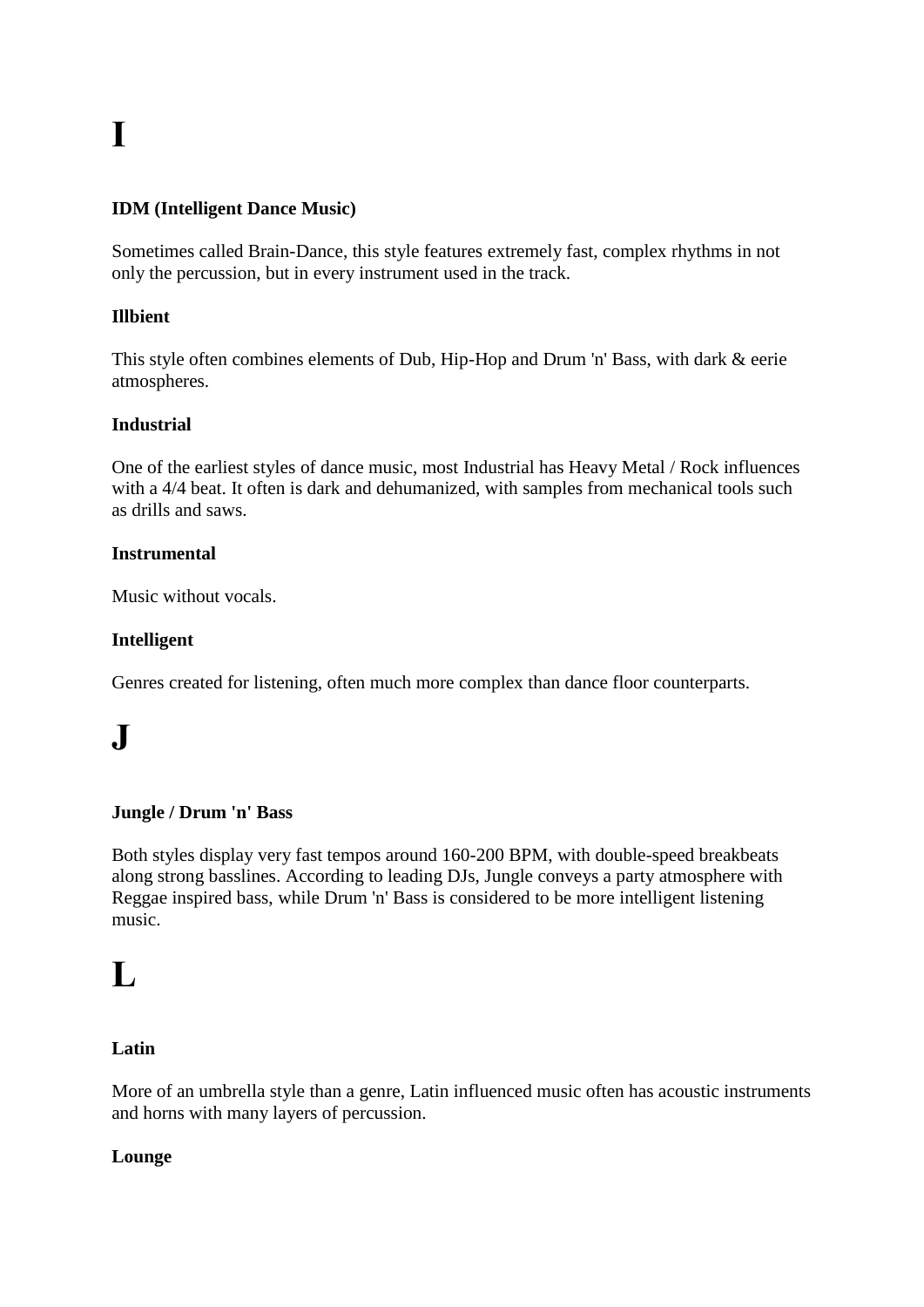This style refers to easy listening music made in the 50s and 60s from a blend of Swing and Big Band, but the modern representation of Lounge can be synonymous with Downtempo.

# **M**

### **Metal**

Heavy, distorted guitars with simple melodies and loud, brutal percussion.

### **Minimal**

Music created with the lowest degree of instrumentation possible.

## **N**

### **New Age**

Music aimed at producing a sense of inner calm.

### **Noise**

## **O**

### **Old-Skool**

A term for the 'original' sound of a genre before sub-genres appeared.

### **P**

### **Progressive**

Styles that have characteristics from being created by the latest of technology and technique in audio production.

### **Pop**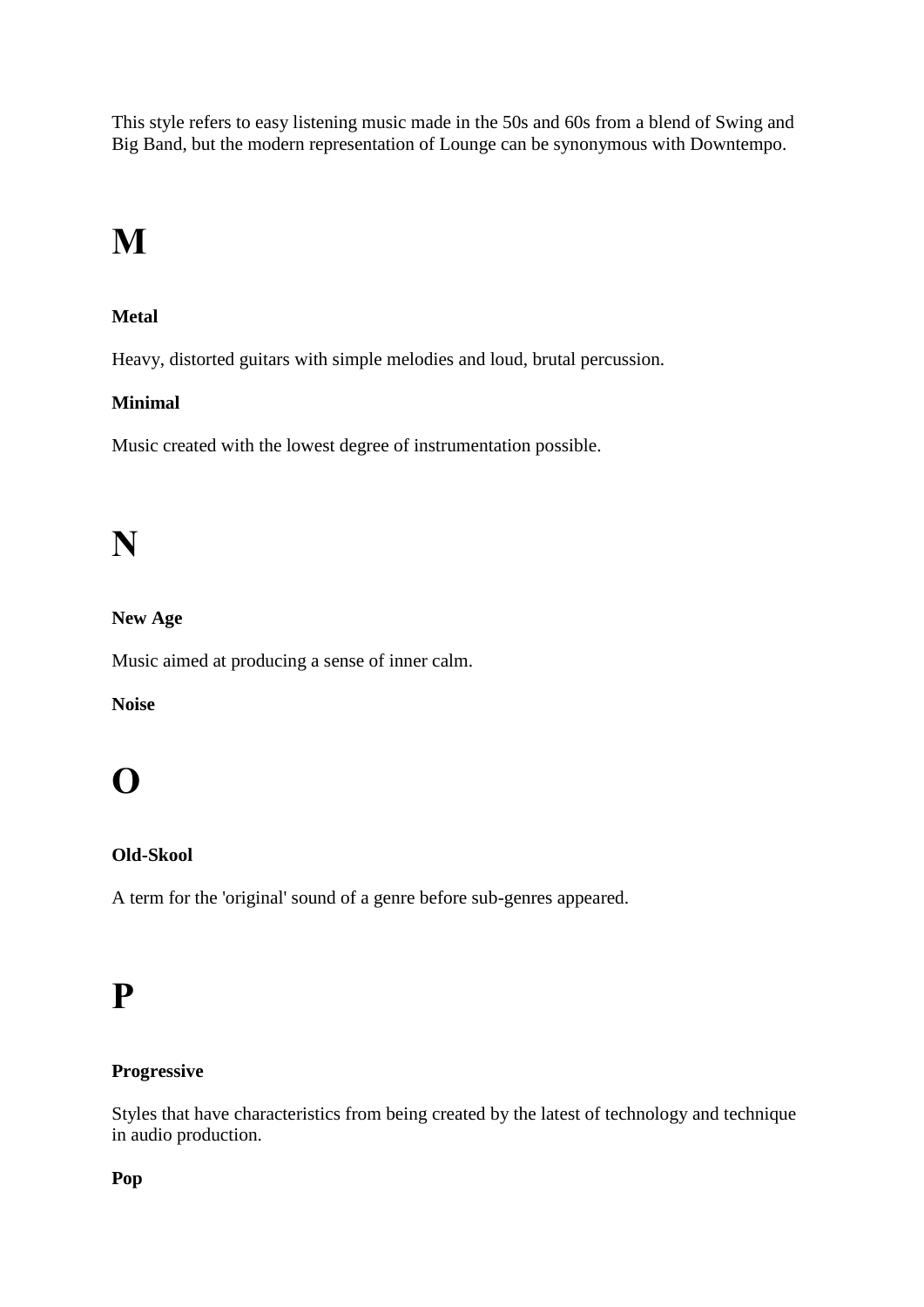Has a catchy melody and relatively simple rhythm.

### **Psychedelic / Trippy**

Genres relating to hallucinations, distortions of perception, or altered states of awareness.

### **R**

### **R&B (Rhythm & Blues)**

As an extension of Blues, R&B steadies the beat and adds a concrete melody.

### **Rap (Toasting)**

Speaking in time over a beat.

#### **Retro**

Music directly imitating styles of the past.

#### **Rock (Rock & Roll)**

Pure Rock has a strong beat and a catchy melody backed by three or four chords.

#### **Roots**

A term often applied to music closely related to the birth of a genre.

### **S**

### **Smooth**

Genres with a relatively constant tempo and volume.

### **Soft**

Lush, inoffensive and smooth, often very commercial.

### **Soul**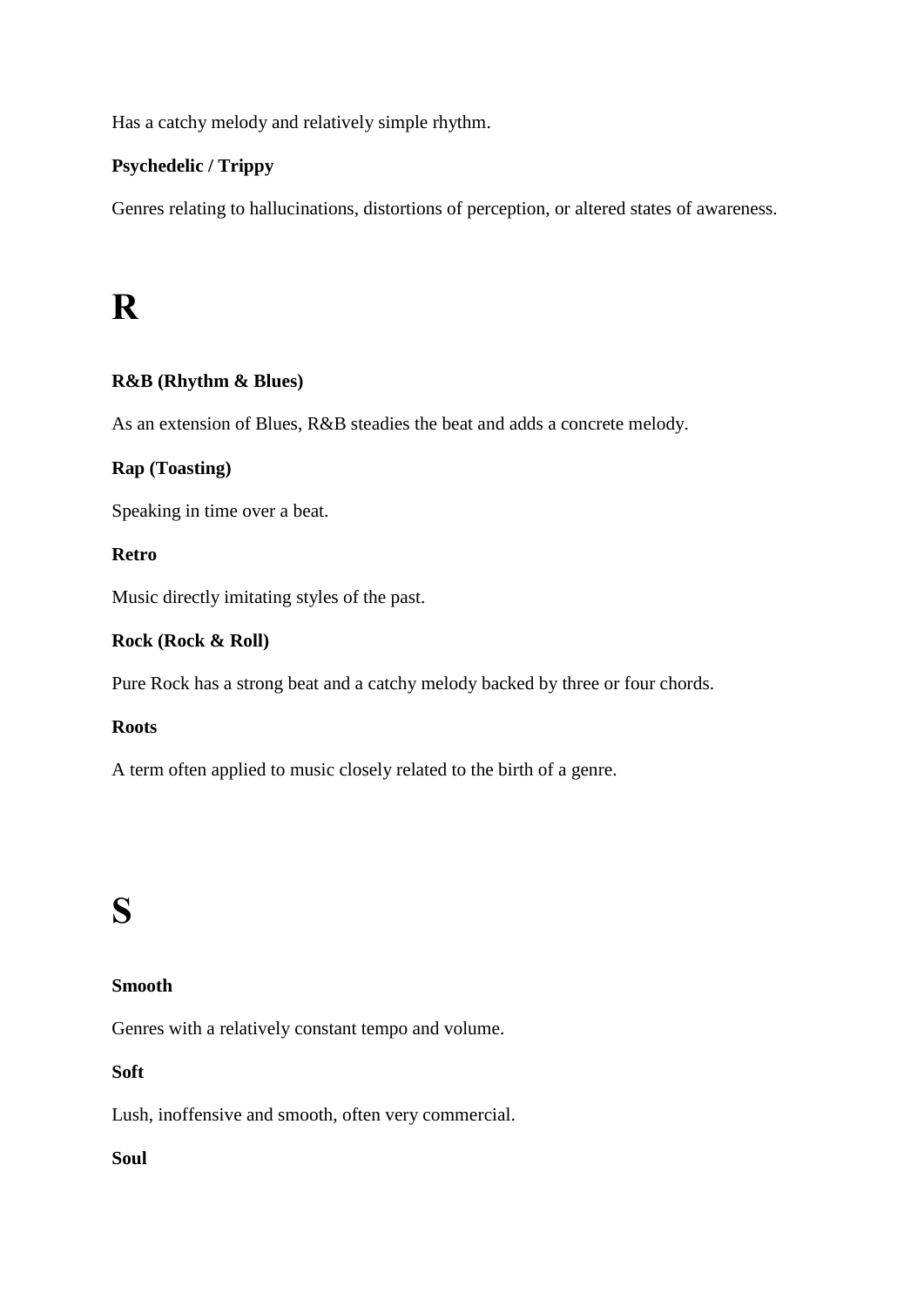Music with an emphasis on performers expressing a high degree of emotion.

### **Symphonic**

Genres containing sweeping symphonic textures.

### **T**

### **Tech**

Often very aggressive, associated genres sound very mechanical, like metal scraping on metal. Tech is often used to describe techno-influenced music that has too many organic qualities to be pure techno.

### **Techno**

This term has come to have two popular interpretations, the first being a description of all electronic music. The second interpretation is a style that developed from House music, which completely abandoned the influences of Disco; Techno is more mechanical and less organic.

### **Trance**

This style usually features a 4/4 beat with intense arpeggiated synthesizers along energetic build-ups & breakdowns.

### **Tribal**

Genres utilizing tribal drum patterns.

### **Trip Hop**

This genre is a variety of breakbeat usually featuring psychedelic atmospheres and female vocalists singing in a rock-influenced style.

## **U**

### **US Garage**

Named after NYC club the Paradise Garage, this style is very similar to Disco, mainly differing with deeper bass and more pronounced percussion.